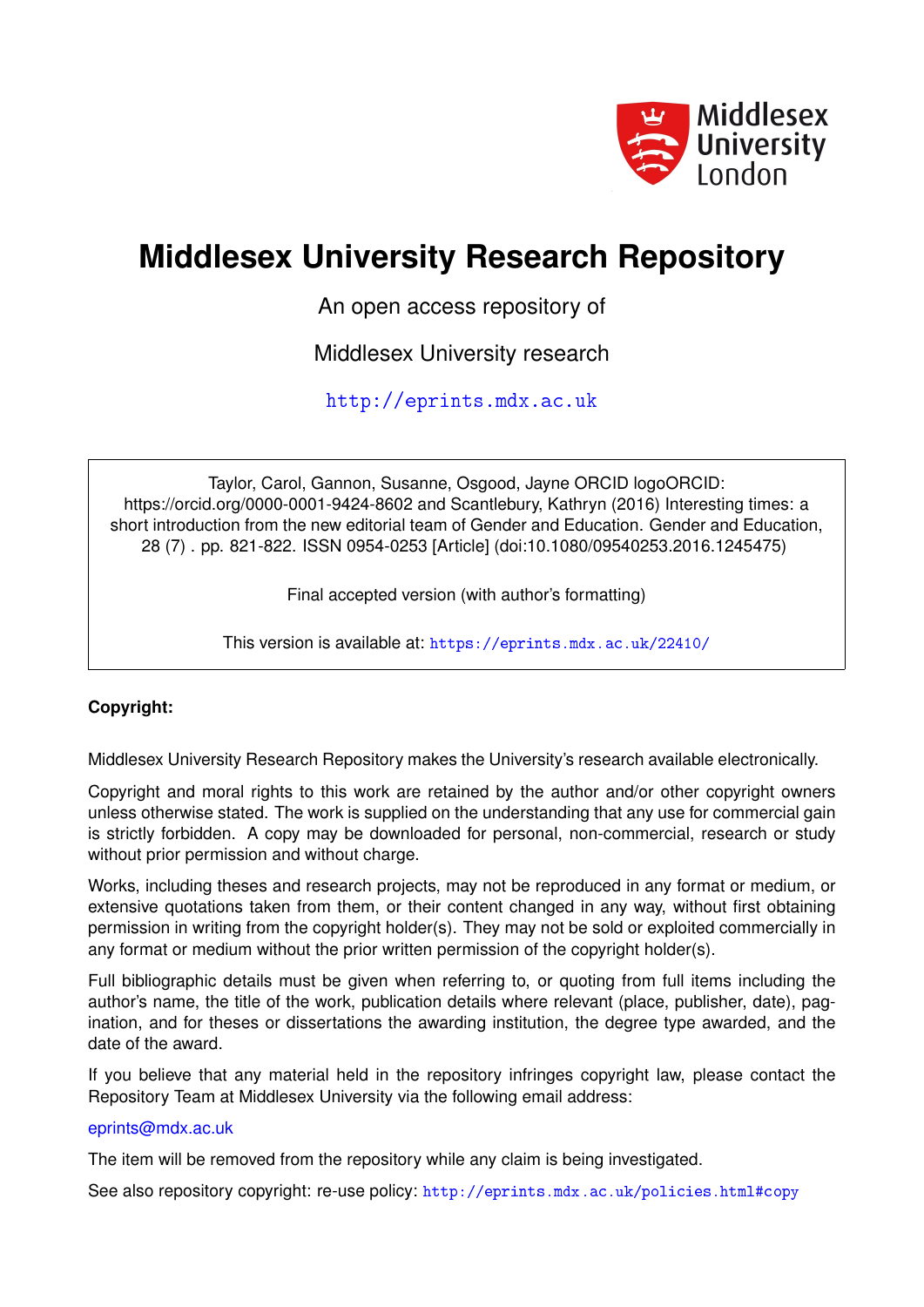Carol Taylor, Susanne Gannon, Jayne Osgood & Kathryn Scantlebury 'Interesting times: a short introduction from the new editorial team of *Gender and Education', Gender and Education*, 28:7 (2016), pp.821-822 [\(https://doi.org/10.1080/09540253.2016.1245475\)](https://doi.org/10.1080/09540253.2016.1245475)

## Author's accepted manuscript

As the incoming editorial team of *Gender and Education* we write this at an interesting moment for global gender politics. People in the UK have recently taken a vote to leave the EU with serious, albeit not yet known, implications for both women and education; the USA may be about to elect their first woman president; and in Australia, a national anti-bullying initiative assisting schools to support same-sex attracted and gender diverse youth has been subject to sustained conservative attack. Meanwhile, the burkini has raised new concerns in southern France about the policing of women's bodies and the Olympic Games in Rio has shown that old prejudices about gendered bodies and performativities remain strong. Turning to Syria we see people's lives dominated by a necropolitics oriented to war; and nationalistic movements and transnational fundamentalisms are on the rise in many parts of the world. These global contexts of inequality, violence and division make feminism increasingly more not less relevant, and continue to constitute education as, in bell hooks's words, a space of opportunity and hope, as well as of contestation and conflict.

In beginning our editorial term of office, we want to say the warmest thank you to the outgoing editors (Jo-Anne Dillabough, Gabrielle Ivinson, Julie McLeod and Maria Tamboukou) for their support during our transition period and for their great work in positioning the journal as one of the key 'go to' academic spaces for debate and exchange on gender and feminist politics of education. Their innovative thinking, commitment and sheer hard work over the last four years have helped shape the journal into a global platform. Within this, their achievements in garnering special issues on topics of wide significance has been key. Under their stewardship, *Gender and Education* has improved its impact factor to 0.905, thereby reflecting the journal's breadth of readership and influence in shaping debates in this multidisciplinary space.

We want to build on the cumulative legacy of the many previous editors of the journal in ways which address with seriousness, dedication and hope some of the vital ways in which education establishes and exposes gendered inequalities as well as the ways in which it may promote a more just society for all. We look forward to working with the journal's authors, reviewers and editorial board as we harness our collective passions and imaginations in this endeavour. We are profoundly grateful to be supported by Helen Rowlands who has been working as the Editorial Manager of *Gender and Education* since 2008. Helen brings a publishing memory of the journal, along with a nitty-gritty attention to detail, that will be invaluable to us. Alexandra Allan is to be commended for her work over the last 7 years as Book Reviews Editor, ensuring that important new texts are critically and sensitively reviewed.

In our role as custodians of the journal's heritage, we will foreground our commitment to feminist modes of publishing, theorising, praxis and activism. Our vision for the journal is shaped around some new directions to ensure we achieve this. First, we will seek ways to enhance further the journal's role as a key global platform for informed debate about